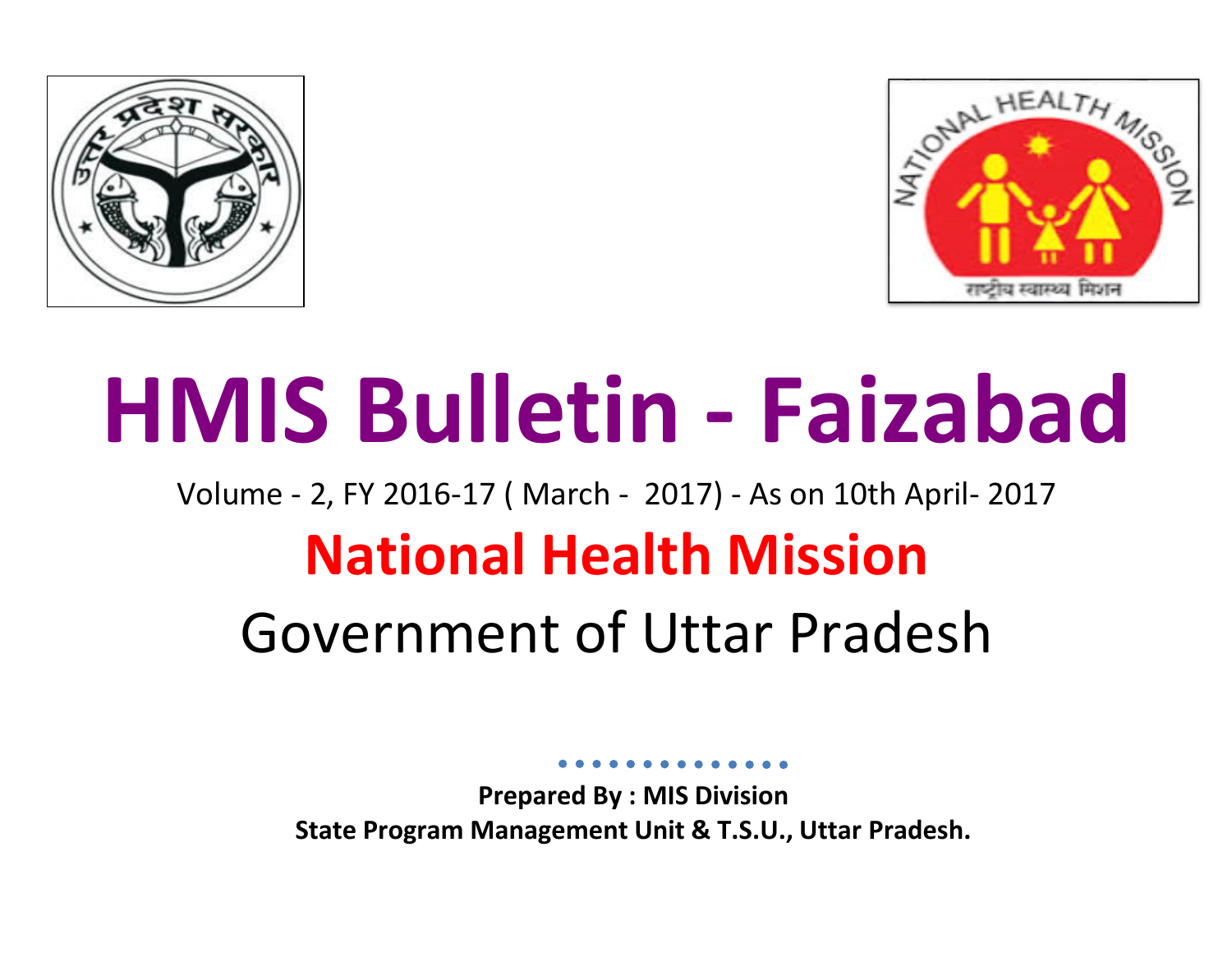### **HMIS (National Health Mission Bulletin) Faizabad - Uttar Pradesh**

### **Mar-17**

| S. No          | <b>Sections</b>                                  |
|----------------|--------------------------------------------------|
| 1              | <b>District Profile</b>                          |
| $\overline{2}$ | <b>District Summary sheet</b>                    |
| $\overline{3}$ | <b>MCTS</b> status                               |
| 4              | <b>HMIS Data Uploading and Forwarding status</b> |
| 5              | <b>Maternal Health</b>                           |
| 5.1            | <b>Antenatal Care</b>                            |
| 5.2            | Delivery & Postnatal care                        |
| 5.3            | High risk preganancy and obstetric complications |
| 5.4            | C Section and Complications attended and treated |
| 6              | <b>Child health</b>                              |
| 6.1            | Live Births & New Born Care                      |
| 6.2            | <b>Child Immunization</b>                        |
| 7              | <b>Reproductive Health</b>                       |
| 8              | <b>Indicators and Estimations</b>                |
| 8.1            | List of Indicators covered                       |
| 8.2            | <b>Estimation sheet</b>                          |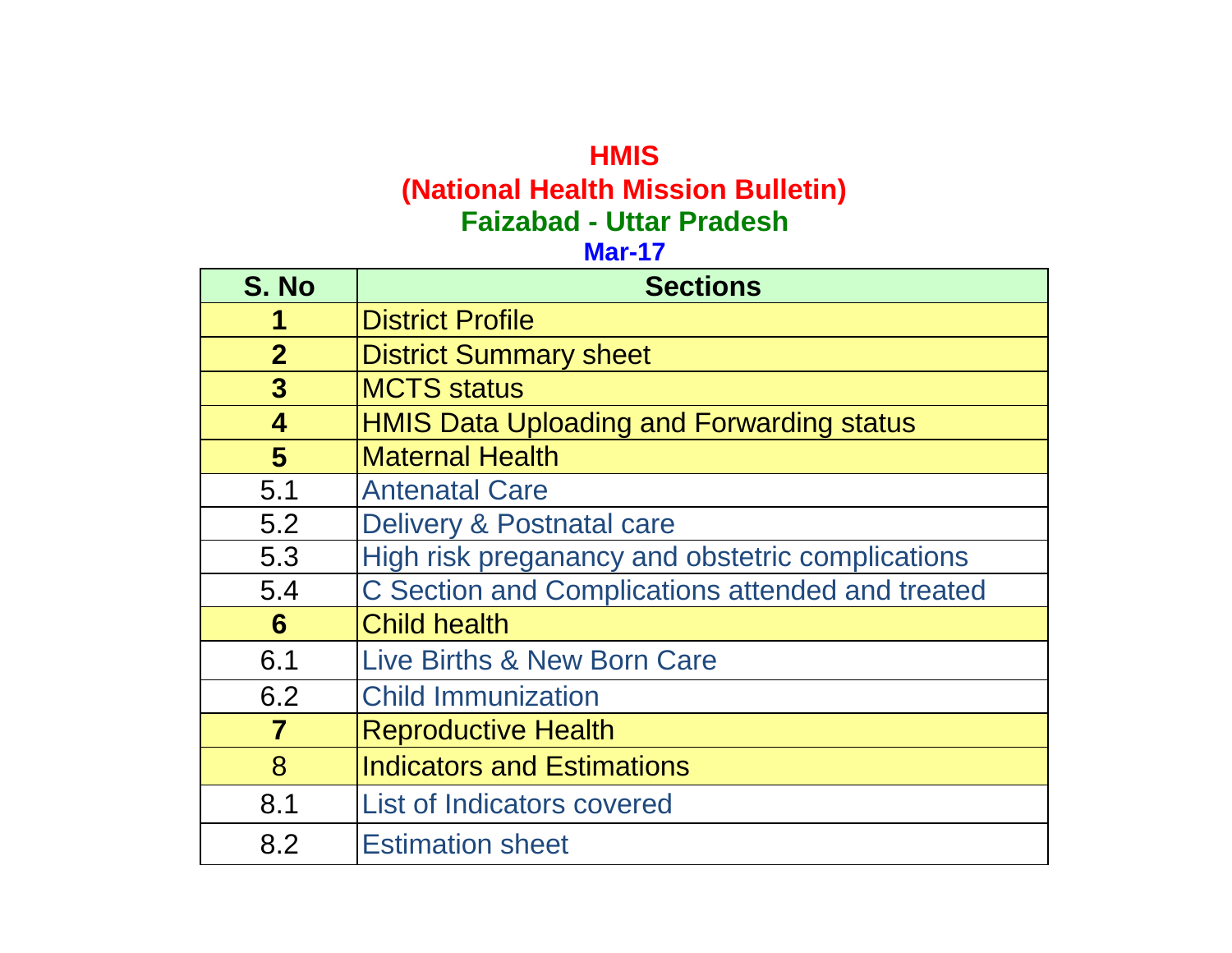#### **District Faizabad - Profile at a Glance**

| <b>District Faizabad</b><br>(*AHS 2012-13) | <b>IMR</b> | <b>NMR</b> | U5MR | <b>MMR</b> | <b>TFR</b>  | <b>CBR</b> | Unmet need<br>spacing | <b>Unmet need for</b><br>limiting |
|--------------------------------------------|------------|------------|------|------------|-------------|------------|-----------------------|-----------------------------------|
|                                            | 88         | --<br>65   | 115  | 364        | . .<br>-3.1 | 24.3       | 7.4                   | 6.1                               |

|       |                          |                                          | <b>Demographic Profile</b> |                         |                          |                              |                                               | Infrastructure |                         |           |      |              |                | <b>Delivery Points</b> |                |                                    |                              | <b>Human resource</b> |        |      |        |                          | <b>Training</b>                  |                             |
|-------|--------------------------|------------------------------------------|----------------------------|-------------------------|--------------------------|------------------------------|-----------------------------------------------|----------------|-------------------------|-----------|------|--------------|----------------|------------------------|----------------|------------------------------------|------------------------------|-----------------------|--------|------|--------|--------------------------|----------------------------------|-----------------------------|
| S.no. | Block                    | <b>Total Population</b><br>(Census 2011) |                            | Sex ratio Literacy rate | No. of Gram<br>Panchayat | No. of<br>Revenue<br>Village | N <sub>0</sub> , of<br><b>VHSNC</b><br>formed | CHC            | PHC                     | <b>SC</b> | Pvt. | AWCs         | L <sub>1</sub> | L <sub>2</sub>         | L <sub>3</sub> | Medical<br>officers<br><b>MBBS</b> | Medical<br>officers<br>Avush | SN in block           | # ANMs | #AWW | #ASHAs | Trained in<br><b>SBA</b> | <b>Trained in</b><br><b>NSSK</b> | <b>Trained in</b><br>PPIUCD |
|       | DHQ                      |                                          | 962                        | 72.5                    |                          |                              |                                               | $\Omega$       | 5                       | $\Omega$  |      | $\mathbf{o}$ |                | 5                      |                |                                    |                              |                       |        |      |        |                          |                                  |                             |
|       | Amanigani                | 183618                                   | 962                        | 72.5                    | 76                       | 109                          | 56                                            |                | 3                       | 25        |      | 227          | 25             |                        |                |                                    |                              |                       | 29     | 227  | 191    |                          |                                  | $\Omega$                    |
|       | Bikapur                  | 173629                                   | 962                        | 72.5                    | 75                       | 136                          | 59                                            |                | $\overline{\mathbf{2}}$ | 22        |      | 184          | 22             |                        |                |                                    |                              |                       | 26     | 184  | 177    |                          |                                  | $\Omega$                    |
|       | Harington ganj           | 157544                                   | 962                        | 72.5                    | 60                       | 98                           | 55                                            |                | $\overline{2}$          | 18        |      | 200          | 18             | $\mathbf{3}$           |                |                                    |                              | $\Omega$              | 22     | 200  | 181    |                          |                                  | $\mathbf{0}$                |
|       | Masaudha                 | 233169                                   | 962                        | 72.5                    | 84                       | 93                           | 71                                            |                | 4                       | 25        |      | 237          | 25             | 5                      |                |                                    |                              | $\overline{2}$        | 29     | 237  | 216    |                          |                                  | $\mathbf{0}$                |
|       | Mawai                    | 163073                                   | 962                        | 72.5                    | 55                       | 78                           | 47                                            |                | 4                       | 20        |      | 196          | 20             | 5                      |                |                                    |                              | $\overline{2}$        | 24     | 167  | 161    |                          |                                  | $\Omega$                    |
|       | Maya Bazar               | 183935                                   | 962                        | 72.5                    | 83                       | 109                          | 71                                            |                | $\overline{\mathbf{3}}$ | 23        |      | 194          | 23             |                        |                |                                    |                              |                       | 25     | 194  | 206    |                          |                                  | $\mathbf{0}$                |
|       | Milkipur                 | 192651                                   | 962                        | 72.5                    | 78                       | 113                          | 69                                            |                | $\mathbf 0$             | 21        |      | 230          | 21             | $\Omega$               |                |                                    |                              |                       | 23     | 230  | 191    |                          |                                  |                             |
| 10    | Poora Bazar              | 188686                                   | 962                        | 72.5                    | 68                       | 103                          | 61                                            |                | 3                       | 20        |      | 198          | 20             |                        |                |                                    |                              |                       | 25     | 198  | 196    |                          |                                  | $\Omega$                    |
| 11    | RUDAULI                  | 258086                                   | 962                        | 72.5                    | 97                       | 161                          | 90                                            |                | $\overline{\mathbf{z}}$ | 28        |      | 208          | 28             |                        |                |                                    |                              |                       | 32     | 208  | 205    |                          |                                  | -5                          |
| 12    | Sohawal                  | 211891                                   | 962                        | 72.5                    | 62                       | 77                           | 53                                            |                | $\overline{2}$          | 25        |      | 225          | 25             | $\overline{2}$         |                |                                    |                              |                       | 29     | 225  | 207    |                          |                                  |                             |
| 13    | Tarun                    | 207576                                   | 962                        | 72.5                    | 97                       | 164                          | 84                                            |                | 3                       | 26        |      | 192          | 26             |                        |                |                                    |                              | $\overline{2}$        | 28     | 221  | 208    |                          |                                  | $\Omega$                    |
| 14    |                          |                                          |                            |                         | 97                       |                              |                                               |                |                         |           |      |              |                |                        |                |                                    |                              |                       |        |      |        |                          |                                  |                             |
|       | <b>District Faizabad</b> | 2153858                                  | 962                        | 72.5                    | 932                      | 1241                         | 716                                           | 11             | 33                      | 253       |      | 2291         | 253            | 38                     |                |                                    |                              | 25                    | 292    | 2291 | 2139   |                          |                                  | 10                          |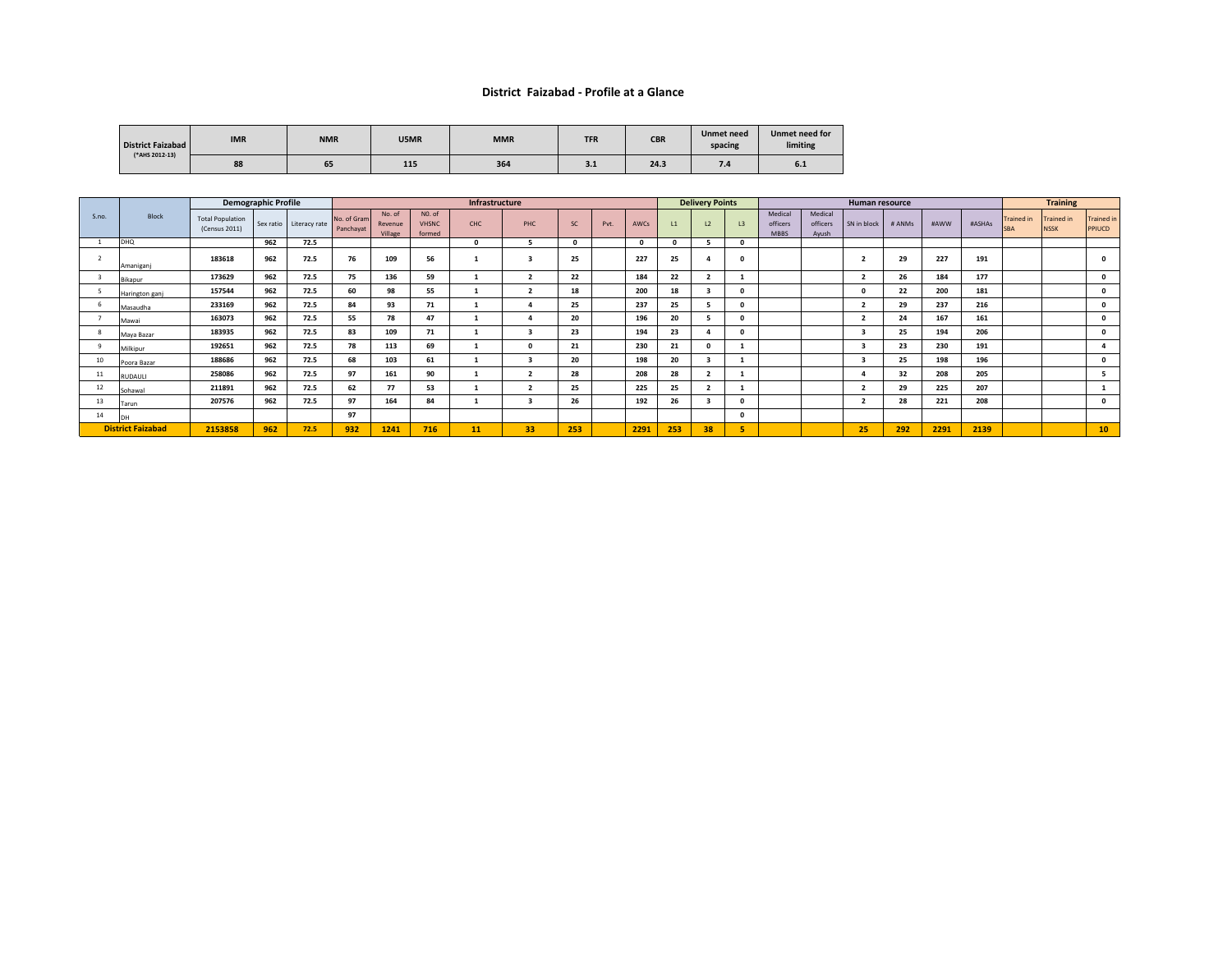

#### **Volume - 2, FY 2016-17 ( March - 2017) - As on 10th April- 2017**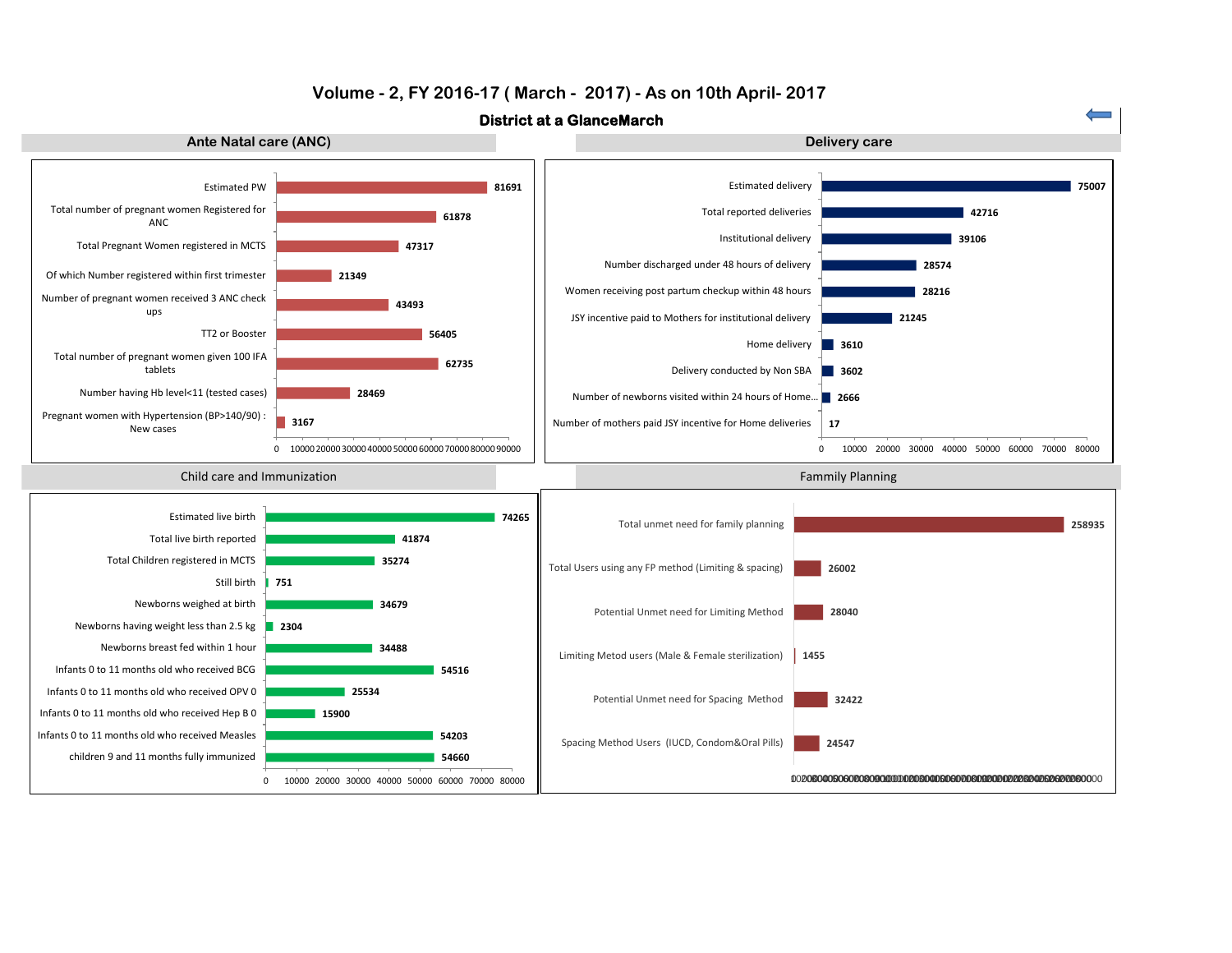#### **Maternal health :-**

76% ANC registration, in which only 34% ANC registerd with in first trimest againest estimated pregnant woman at HMIS portal 3 ANC check-up only 53% while 100% ANM have logistic's for ANC & she performared ANC check- up but due to lack of proper record keep ANC not recorded .

#### **Complication and HRP :-**

35% of registered pregnant woman were having Hb level<11.

4% complications are identified in the district while 75% ANC register over all district. while in MCTS Only 1% per register.

57% deliveries are reported in HMIS out of which 5% is home delivery. and only 24% deliveries are reported in MCTS.

43% deliveries are missing need to be fouces .

Out of total reported institutional deliveries only 54.6% JSY payment is done .

#### **Child Health Immunization :-**

51% live births are reported in HMIS. 83% are weighed at birth and out of which 7% are low birth weight. 73% infants were given BCG, 34% OPV0 and 21% HepB0 against estimated live birth. 74% full immunization against estimated births.

#### **Family Planning**

- 65% of total IUCD perform at Subcenter till month so quality and quantity should be a concern to all Familiy planing mangers.
- Total family planning services prvoded is only 9% in the district.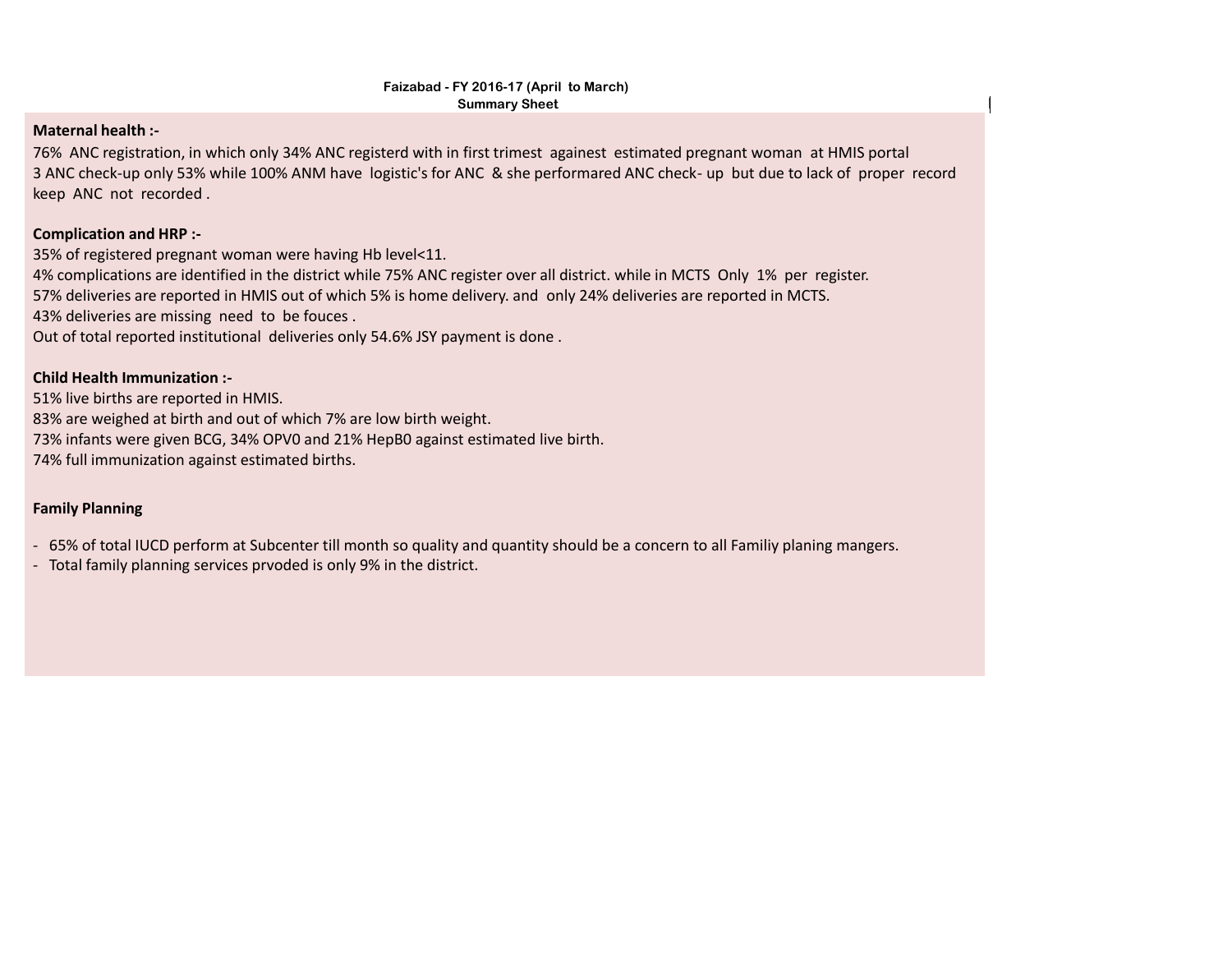**Faizabad - MCTS Status on crititical indicator as on 1st April - 2017**

#### **Registration and Updation**

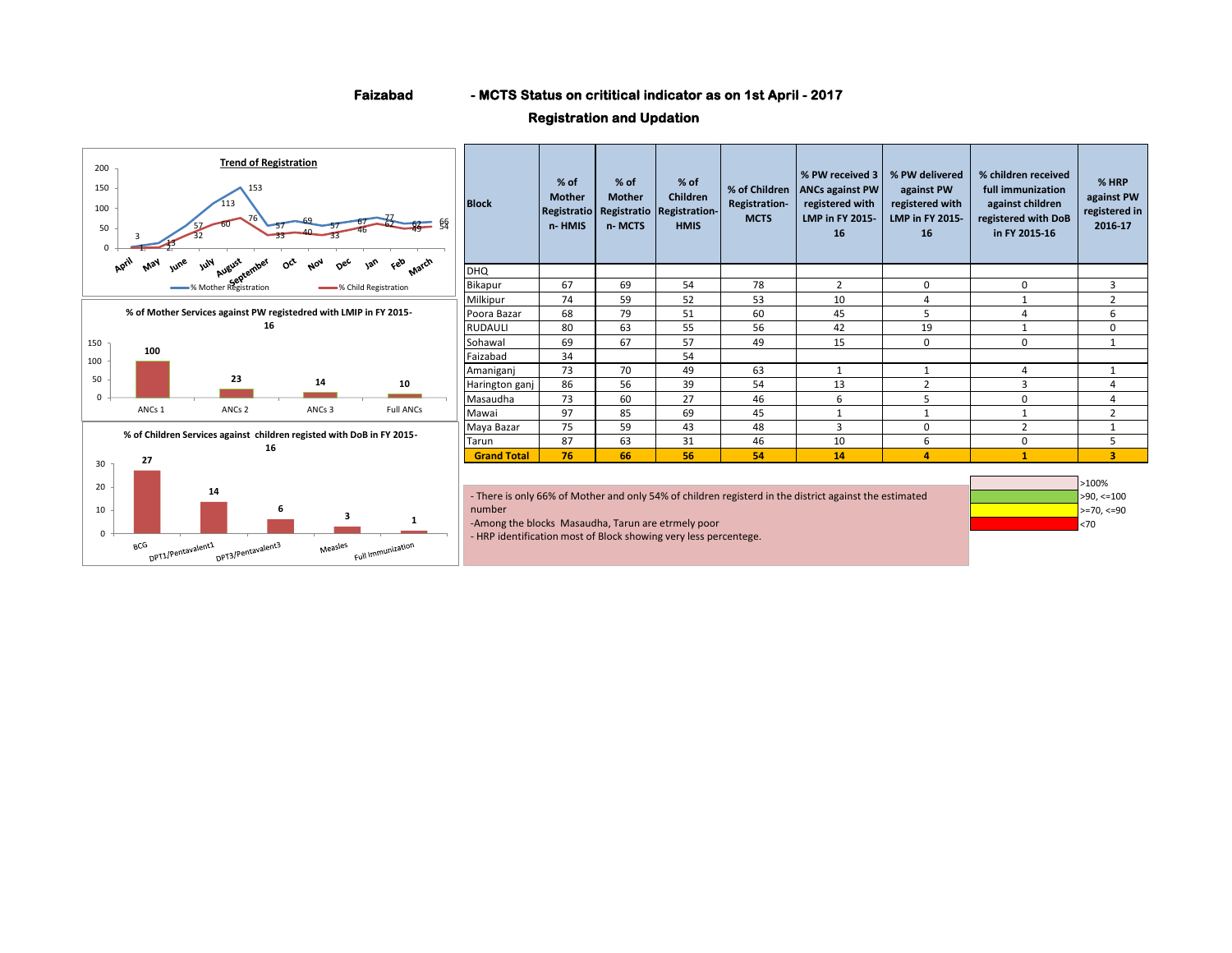| Faizabad '- Percent of facilities reported in HMIS by Month, FY 2016-17 |                                |                                                                |          |          |               |               |          |               |               |               |        |               |               |
|-------------------------------------------------------------------------|--------------------------------|----------------------------------------------------------------|----------|----------|---------------|---------------|----------|---------------|---------------|---------------|--------|---------------|---------------|
| <b>Block</b>                                                            | <b>Total No. of Facilities</b> | Apr-16                                                         | $May-16$ | $Jun-16$ | <b>Jul-16</b> | <b>Aug-16</b> | $Sep-16$ | <b>Oct-16</b> | <b>Nov-16</b> | <b>Dec-16</b> | Jan-17 | <b>Feb-17</b> | <b>Mar-17</b> |
| <b>DHQ</b>                                                              | 97                             | 100                                                            | 100      | 99       | 100           | 100           | 100      | 100           | 100           | 100           | 100    | 100           | 100           |
| <b>Bikapur</b>                                                          | 25                             | 100                                                            | 100      | 100      | 100           | 100           | 100      | 100           | 100           | 100           | 100    | 100           | 100           |
| Milkipur                                                                | 22                             | 100                                                            | 100      | 100      | 100           | 100           | 100      | 100           | 100           | 100           | 100    | 100           | 100           |
| Poora Bazar                                                             | 24                             | 100                                                            | 100      | 100      | 100           | 100           | 100      | 100           | 100           | 100           | 100    | 100           | 100           |
| <b>RUDAULI</b>                                                          | 31                             | 100                                                            | 100      | 100      | 100           | 100           | 100      | 100           | 100           | 100           | 100    | 100           | 100           |
| Sohawal                                                                 | 28                             | 100                                                            | 100      | 100      | 100           | 100           | 100      | 100           | 100           | 100           | 100    | 100           | 100           |
| Faizabad                                                                | 5                              | 100                                                            | 100      | 100      | 100           | 100           | 100      | 100           | 60            | 100           | 100    | 100           | 100           |
| Amaniganj                                                               | 29                             | 100                                                            | 100      | 100      | 100           | 100           | 100      | 100           | 100           | 100           | 100    | 100           | 100           |
| Harington ganj                                                          | 21                             | 100                                                            | 100      | 100      | 100           | 100           | 100      | 100           | 100           | 100           | 100    | 100           | 100           |
| Masaudha                                                                | 33                             | 91                                                             | 91       | 91       | 91            | 91            | 91       | 91            | 91            | 91            | 91     | 91            | 91            |
| Mawai                                                                   | 25                             | 100                                                            | 100      | 100      | 100           | 100           | 100      | 100           | 100           | 100           | 100    | 100           | 100           |
| Maya Bazar                                                              | 27                             | 100                                                            | 100      | 100      | 100           | 100           | 100      | 100           | 100           | 100           | 96     | 100           | 100           |
| Tarun                                                                   | 30                             | 100                                                            | 100      | 100      | 100           | 100           | 100      | 100           | 100           | 100           | 100    | 100           | 100           |
| <b>Grand Total</b>                                                      | 397                            | 99                                                             | 99       | 99       | 99            | 99            | 99       | 99            | 99            | 99            | 99     | 99            | 99            |
| Less than 100%                                                          |                                | Reported facilities are less than number of facilities in HMIS |          |          |               |               |          |               |               |               |        |               |               |

More than 100% Reported facilities are greater than number of facilities in HMIS

Note: All facilities need to report regularly.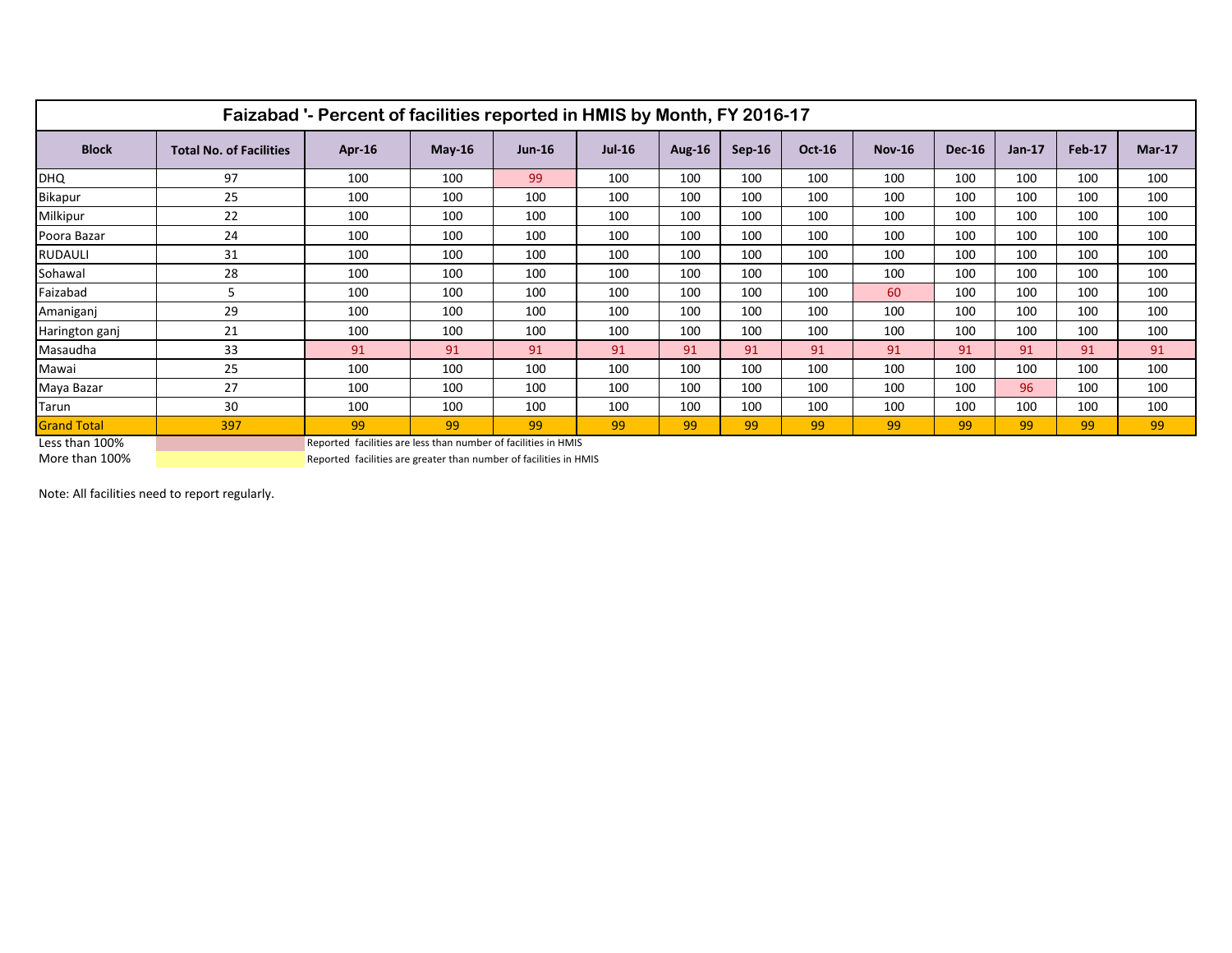

**74%**

#### **ANC Services, Trends, Distribution and Performance Faizabad - ANC Services Reported in HMIS during FY 2016-17 (April to March)**

registartion 46.3%. 3- Percentage of ANC recievd 3 ANC checkup is 53% and as per AHS 12-13(34.9%).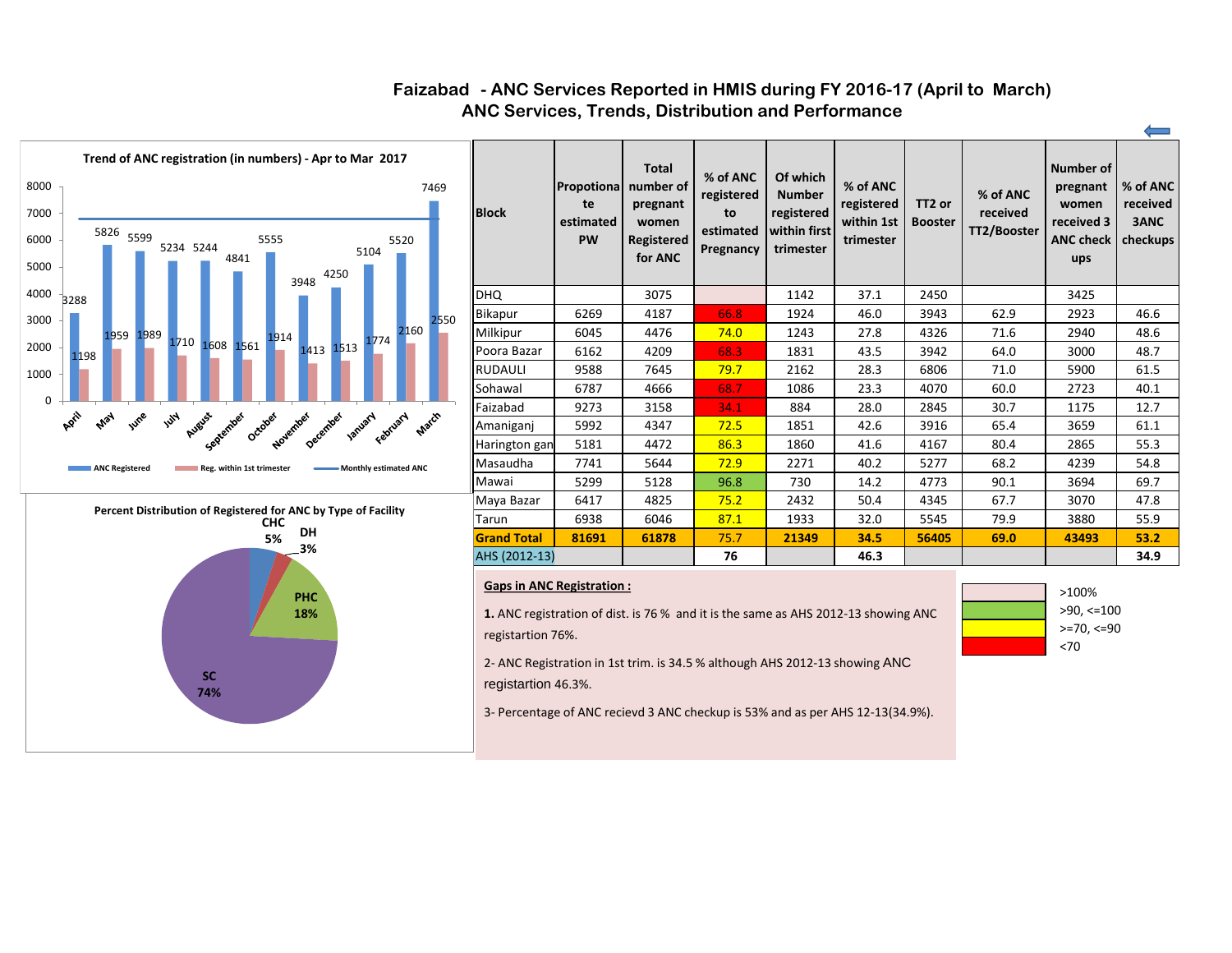| Trend of reported delivery to estimated deliveries (in number) - April<br>to Mar-2016<br>7378<br>8000<br>7000<br>6000<br>5000<br>4097<br>3586 3521 3415<br>4000<br>3297<br>3312<br>3192 2913 2660<br>2904<br>2441<br>3000<br>2000 | <b>Block</b>       | Estimated<br>deliveries<br>Propotionate | $\omega$<br>.<br>오<br>ቴ<br>Deliveries<br>number<br>Total | 嵩<br>Deliveries conducted<br>facility | <b>Total</b><br>number of  % delivery<br><b>Deliveries</b><br>(Home+Inst<br>itution) |      | $%$ of<br>delivery<br>reported   missed in<br>reporting | % of<br>al<br>deliveries<br>among<br>reported<br>delivery | % of<br>institution   institution<br>al<br>deliveries<br>among<br>estimated<br>delivery | Of which<br><b>Number</b><br>discharge<br>d under<br>48 hours<br><b>of</b><br>delivery | $%$ of<br>delivered<br>women<br>discharge<br>d within<br>48 hours | <b>JSY</b><br>incentive<br>paid to<br><b>Mothers</b> | % of JSY<br>incentive<br>paid to<br>mothers |
|-----------------------------------------------------------------------------------------------------------------------------------------------------------------------------------------------------------------------------------|--------------------|-----------------------------------------|----------------------------------------------------------|---------------------------------------|--------------------------------------------------------------------------------------|------|---------------------------------------------------------|-----------------------------------------------------------|-----------------------------------------------------------------------------------------|----------------------------------------------------------------------------------------|-------------------------------------------------------------------|------------------------------------------------------|---------------------------------------------|
| 1000                                                                                                                                                                                                                              | <b>DHQ</b>         | $\mathbf 0$                             | $\Omega$                                                 | 6145                                  | 6145                                                                                 | 0.0  |                                                         | 100.0                                                     |                                                                                         | 1442                                                                                   | 23.5                                                              |                                                      | 0.1                                         |
| $\Omega$                                                                                                                                                                                                                          | Bikapur            | 5756                                    | 60                                                       | 3038                                  | 3098                                                                                 | 53.8 | 46                                                      | 98.1                                                      | 52.8                                                                                    | 2262                                                                                   | 74.5                                                              | 3352                                                 | 110.3                                       |
| April<br><b>Alay</b><br><b>Wre</b><br>$v_{\mu\mu}$<br>August<br>March                                                                                                                                                             | Milkipur           | 5550                                    | 540                                                      | 2339                                  | 2879                                                                                 | 51.9 | 48                                                      | 81.2                                                      | 42.1                                                                                    | 1378                                                                                   | 58.9                                                              | 2064                                                 | 88.2                                        |
| September<br>October<br>Voyember<br>December<br>February<br>January                                                                                                                                                               | Poora Bazar        | 5658                                    | 37                                                       | 2796                                  | 2833                                                                                 | 50.1 | 50                                                      | 98.7                                                      | 49.4                                                                                    | 2790                                                                                   | 99.8                                                              | 1115                                                 | 39.9 <sub>•</sub>                           |
| Monthly Estimated delivery<br>Delivery reported                                                                                                                                                                                   | <b>RUDAULI</b>     | 8804                                    | 1053                                                     | 3811                                  | 4864                                                                                 | 55.3 | 45                                                      | 78.4                                                      | 43.3                                                                                    | 3806                                                                                   | 99.9                                                              | 205                                                  | 5.4                                         |
| Percent Distribution of deliveries by type of Facility                                                                                                                                                                            | Sohawal            | 6232                                    | 137                                                      | 3415                                  | 3552                                                                                 | 57.0 | 43                                                      | 96.1                                                      | 54.8                                                                                    | 3412                                                                                   | 99.9                                                              | 2819                                                 | 82.5                                        |
|                                                                                                                                                                                                                                   | Faizabad           | 8515                                    | $\Omega$                                                 | 5075                                  | 5075                                                                                 | 59.6 | 40                                                      | 100.0                                                     | 59.6                                                                                    | 2405                                                                                   | 47.4                                                              | 4088                                                 | 80.6                                        |
| <b>CHC</b>                                                                                                                                                                                                                        | Amaniganj          | 5502                                    | 229                                                      | 2275                                  | 2504                                                                                 | 45.5 | 54                                                      | 90.9                                                      | 41.4                                                                                    | 2092                                                                                   | 92.0                                                              | 1670                                                 | 73.4                                        |
| 19%                                                                                                                                                                                                                               | Harington gan      | 4757                                    | 100                                                      | 1805                                  | 1905                                                                                 | 40.0 | 60                                                      | 94.8                                                      | 37.9                                                                                    | 1668                                                                                   | 92.4                                                              | 1489                                                 | 82.5                                        |
| DH                                                                                                                                                                                                                                | Masaudha           | 7107                                    | 147                                                      | 1753                                  | 1900                                                                                 | 26.7 | 73                                                      | 92.3                                                      | 24.7                                                                                    | 1086                                                                                   | 62.0                                                              | 1346                                                 | 76.8                                        |
| <b>Missing</b><br>7%<br>43%                                                                                                                                                                                                       | Mawai              | 4866                                    | 922                                                      | 2449                                  | 3371                                                                                 | 69.3 | 31                                                      | 72.6                                                      | 50.3                                                                                    | 2245                                                                                   | 91.7                                                              | 732                                                  | 29.9                                        |
| <b>PHC</b>                                                                                                                                                                                                                        | Maya Bazar         | 5892                                    | 124                                                      | 2465                                  | 2589                                                                                 | 43.9 | 56                                                      | 95.2                                                      | 41.8                                                                                    | 2470                                                                                   | 100.2                                                             | 2358                                                 | 95.7                                        |
| 15%                                                                                                                                                                                                                               | Tarun              | 6370                                    | 261                                                      | 1740                                  | 2001                                                                                 | 31.4 | 69                                                      | 87.0                                                      | 27.3                                                                                    | 1518                                                                                   | 87.2                                                              | $\Omega$                                             | 0.0                                         |
| SC.                                                                                                                                                                                                                               | <b>Grand Total</b> | 75007                                   | 3610                                                     | 39106                                 | 42716                                                                                | 56.9 | 43.1                                                    | 91.5                                                      | 52.1                                                                                    | 28574                                                                                  | 73.1                                                              | 21245                                                | 54.3                                        |
| Home<br>11%<br>5%                                                                                                                                                                                                                 | AHS (2012-13)      |                                         |                                                          |                                       |                                                                                      |      |                                                         | 66.3                                                      |                                                                                         |                                                                                        | 92.4                                                              |                                                      | 72                                          |

#### **Faizabad - Delivery Services Reported in HMIS during FY 2016-17 (April to March) Delivery Services, trends, distribution and progress**

#### **Gaps in Deliveries :**-

- 1- 57% deliveries reported against the total estimated deliveries, needs to report rest missing deliveries.
- 2- 91% deliveries are reported as institutional out of total deliveries, AHS 2012-13 reported 66.3
- 3- 5% deliveries conducted at Home and 49% deliveries are not reported against the estimated deliveries.
- 4- 75 % mothers discharge under 48 hrs of delivery in the district and AHS 12-13 measure it 92.4% in the same district.



| Discharged under 48 hours |  |  |  |  |  |  |  |  |  |  |  |  |
|---------------------------|--|--|--|--|--|--|--|--|--|--|--|--|
| $\leq$ =50, $\leq$ =10    |  |  |  |  |  |  |  |  |  |  |  |  |

 $\leftarrow$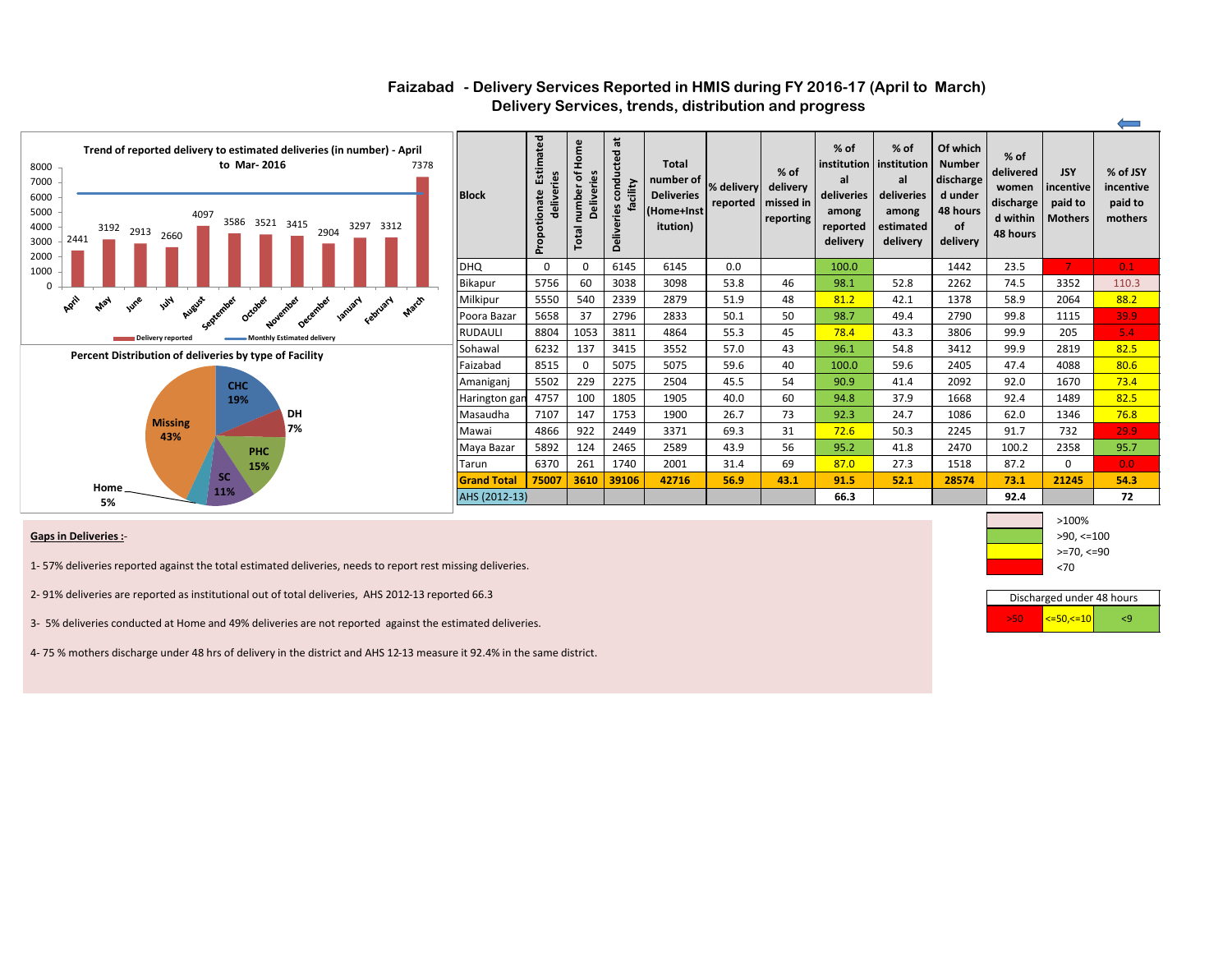#### **Faizabad -High Risk Pregnancies Services Reported in HMIS during FY 2016-17 (Apr to March) High risk PW reporting trends, distribution and progress**



| <b>Block</b>       | <b>Total number of</b><br>pregnant<br>women<br><b>Registered for</b><br><b>ANC</b> | <b>Number</b><br>having Hb<br>level<11<br>(tested cases) | $%$ of<br>having<br><b>Hb level</b><br>$11$ | <b>Number</b><br>having severe<br>anaemia<br>(Hb<7)<br>treated at<br>institution | % of severe<br>(Hb < 7)<br>anemia<br>treated rate<br>at institution | Pregnant<br>women with<br>Hypertension<br>$(BP>140/90)$ :<br><b>New cases</b> | % of PW with<br>hypertension |
|--------------------|------------------------------------------------------------------------------------|----------------------------------------------------------|---------------------------------------------|----------------------------------------------------------------------------------|---------------------------------------------------------------------|-------------------------------------------------------------------------------|------------------------------|
| <b>DHQ</b>         | 3075                                                                               | 621                                                      |                                             | $\mathbf 0$                                                                      | 0.0                                                                 | 106                                                                           |                              |
| Bikapur            | 4187                                                                               | 1711                                                     | 27.3                                        | $\mathbf 0$                                                                      | 0.0                                                                 | 138                                                                           | 2.2                          |
| Milkipur           | 4476                                                                               | 2916                                                     | 48.2                                        | $\Omega$                                                                         | 0.0                                                                 | 133                                                                           | 2.2                          |
| Poora Bazar        | 4209                                                                               | 1758                                                     | 28.5                                        | 27                                                                               | 0.6                                                                 | 269                                                                           | 4.4                          |
| <b>RUDAULI</b>     | 7645                                                                               | 2498                                                     | 26.1                                        | 29                                                                               | 0.4                                                                 | 595                                                                           | 6.2                          |
| Sohawal            | 4666                                                                               | 1972                                                     | 29.1                                        | 42                                                                               | 0.9                                                                 | 58                                                                            | 0.9                          |
| Faizabad           | 3158                                                                               | 6083                                                     | 65.6                                        | 495                                                                              | 15.7                                                                | 887                                                                           | 9.6                          |
| Amanigani          | 4347                                                                               | 1210                                                     | 20.2                                        | $\mathbf 0$                                                                      | 0.0                                                                 | 285                                                                           | 4.8                          |
| Harington ganj     | 4472                                                                               | 1957                                                     | 37.8                                        | $\mathbf 0$                                                                      | 0.0                                                                 | 110                                                                           | 2.1                          |
| Masaudha           | 5644                                                                               | 2150                                                     | 27.8                                        | $\mathbf 0$                                                                      | 0.0                                                                 | 110                                                                           | 1.4                          |
| Mawai              | 5128                                                                               | 1812                                                     | 34.2                                        | $\mathbf 0$                                                                      | 0.0                                                                 | 117                                                                           | 2.2                          |
| Maya Bazar         | 4825                                                                               | 1372                                                     | 21.4                                        | $\mathbf 0$                                                                      | 0.0                                                                 | 64                                                                            | 1.0                          |
| Tarun              | 6046                                                                               | 2409                                                     | 34.7                                        | $\Omega$                                                                         | 0.0                                                                 | 295                                                                           | 4.3                          |
| <b>Grand Total</b> | 61878                                                                              | 28469                                                    | 34.8                                        | 593                                                                              | 1.0                                                                 | 3167                                                                          | 3.9                          |
| AHS (2012-13)      |                                                                                    |                                                          |                                             |                                                                                  |                                                                     |                                                                               |                              |

#### **Gaps in HRP :**

- Instead of VHNDs Amaniganj are reporting mothers having hb <11 below 20%.

- Hypertensive cases identification < 3 % most of the block in the district.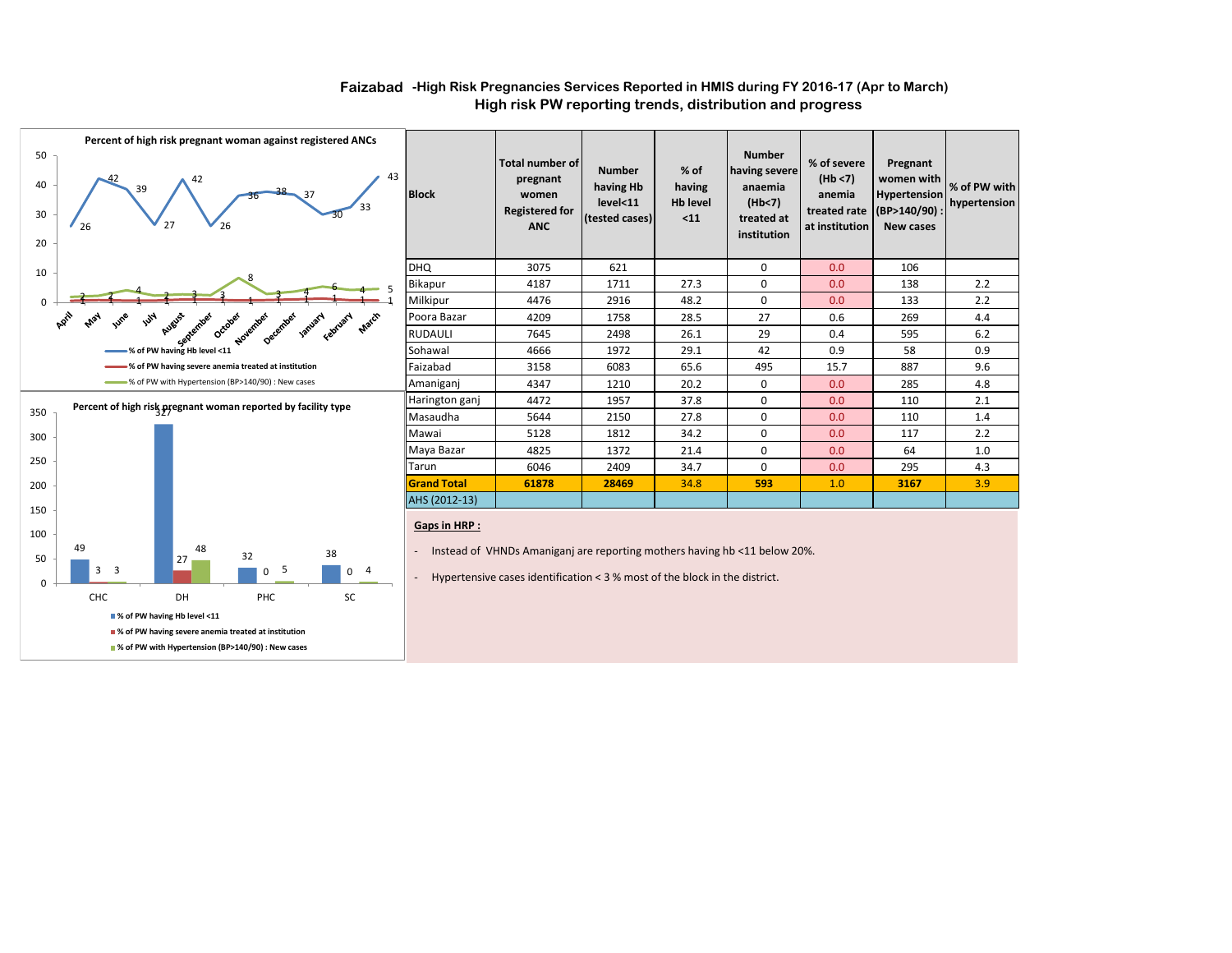#### **Faizabad C-Section and Complication treated**

|                |                    |                                  |                                                     |                                                     |                       | <b>Complications Treated with</b>                   |                     |                                    |             | <b>C- section conducted</b> |                |               |                                        |
|----------------|--------------------|----------------------------------|-----------------------------------------------------|-----------------------------------------------------|-----------------------|-----------------------------------------------------|---------------------|------------------------------------|-------------|-----------------------------|----------------|---------------|----------------------------------------|
| S. No.         | <b>Block</b>       | Institutional<br><b>Delivery</b> | Preg. with<br>Compl.<br>Attended at  <br>facilities | % Preg. with<br>Compl.<br>Attended at<br>facilities | <b>IV Antibiotics</b> | IV<br><b>Antihypertens</b><br>ive/ Magsulph<br>Inj. | <b>IV Oxytocics</b> | <b>Blood</b><br><b>Transfusion</b> | <b>DH</b>   | <b>CHC</b>                  | <b>PHC</b>     | <b>Others</b> | % of C-<br><b>Section</b><br>performed |
|                | Sohawal            | 3415                             | 101                                                 | $\overline{3}$                                      | 19                    | 0                                                   | 19                  | $\mathbf 0$                        | $\Omega$    | 0                           | 0              | $\Omega$      | 0                                      |
| $\overline{2}$ | <b>DHQ</b>         | 6145                             | $\mathbf 0$                                         | $\mathbf 0$                                         | $\mathbf 0$           | 0                                                   | 23                  | 0                                  | 0           | 2626                        | $\mathbf 0$    | 0             | 43                                     |
| 3              | Bikapur            | 3038                             | 275                                                 | 9                                                   | 40                    | $\mathbf 0$                                         | 12                  | $\mathbf 0$                        | $\Omega$    | 0                           | $\mathbf 0$    | $\mathbf 0$   | $\mathbf 0$                            |
| 4              | Milkipur           | 2339                             | 32                                                  | $\mathbf{1}$                                        | 1                     | 0                                                   | 60                  | 4                                  | 0           | 0                           | 0              | $\Omega$      | 0                                      |
| 5              | Poora Bazar        | 2796                             | 70                                                  | $\overline{3}$                                      | $\overline{2}$        | 0                                                   | 6                   | 0                                  | 0           | 17                          | 0              | $\Omega$      | $\mathbf{1}$                           |
| 6              | RUDAULI            | 3811                             | 163                                                 | $\overline{4}$                                      | 61                    | 6                                                   | 64                  | $\mathbf 0$                        | $\Omega$    | 4                           | $\mathbf 0$    | $\Omega$      | 0                                      |
|                | Faizabad           | 5075                             | 2521                                                | 50                                                  | 3703                  | 80                                                  | 4510                | 352                                | 1071        | 0                           | 0              | 0             | 21                                     |
| 8              | Amaniganj          | 2275                             | 162                                                 | $\overline{7}$                                      | 4                     | 0                                                   | 1                   | 0                                  | 0           | 0                           | $\overline{7}$ | 0             | 0                                      |
| 9              | Harington ganj     | 1805                             | 156                                                 | 9                                                   | 65                    | 5                                                   | 46                  | 0                                  | $\mathbf 0$ | 0                           | $\mathbf 0$    | $\Omega$      | 0                                      |
| 10             | Masaudha           | 1753                             | 106                                                 | 6                                                   | 58                    | 0                                                   | 18                  | 0                                  | 0           | 0                           | 68             | 0             | 4                                      |
| 11             | Mawai              | 2449                             | 6                                                   | $\mathbf 0$                                         | 8                     | 0                                                   | 0                   | $\mathbf 0$                        | $\Omega$    | 0                           | $\mathbf 0$    | $\Omega$      | 0                                      |
| 12             | Maya Bazar         | 2465                             | $\mathbf 0$                                         | $\mathbf 0$                                         | $\mathbf 0$           | $\mathbf 0$                                         | 0                   | 0                                  | $\mathbf 0$ | 0                           | 0              | $\mathbf 0$   | 0                                      |
| 13             | Tarun              | 1740                             | $\overline{2}$                                      | $\mathbf 0$                                         | $\mathbf 0$           | $\mathbf 0$                                         | $\mathbf 0$         | $\mathbf 0$                        | $\mathbf 0$ | 0                           | 0              | 0             | $\mathbf 0$                            |
|                | <b>Grand Total</b> | 39106                            | 3594                                                | 9                                                   | 3961                  | 91                                                  | 4759                | 356                                | 1071        | 2647                        | 75             | $\Omega$      | 10                                     |

- Blocks Maya Bazar have not reported even a single of maternal complication attended at facility. There is a need to verify the reocd and ensure that identification of complication must be done at facilities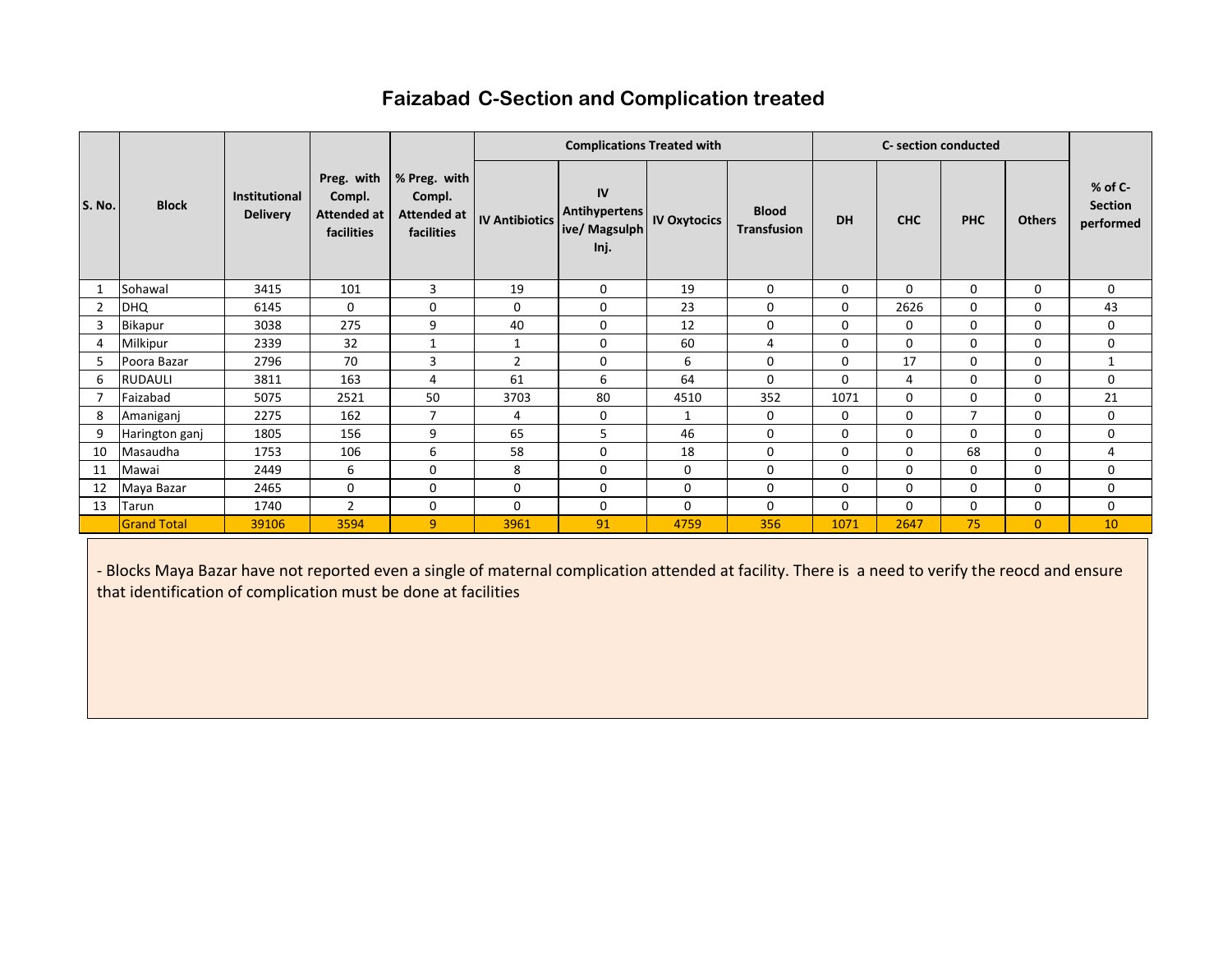



#### **Child care services trends, distribution and progress Faizabad - Child Services Reported in HMIS during FY 2016-17 (Apr to March)**

| <b>Block</b>       | <b>Total Live</b><br><b>Births</b> | <b>Still Birth</b> | % of still<br>birth | Number of<br><b>Newborns</b><br>birth | $%$ of<br>newborns<br>weighed at   weighed at  <br>birth | <b>Number</b><br><b>of</b><br><b>Newborns</b><br>having<br>weight<br>less than<br>2 and half<br>kg | $%$ of<br>newborns<br>having $\leq$<br>2.5 <sub>kg</sub> | <b>Number</b><br>of<br><b>Newborn</b><br>s breast<br>fed<br>within 1<br>hour | $%$ of<br>newborns<br>breast fed<br>within 1<br>hour |
|--------------------|------------------------------------|--------------------|---------------------|---------------------------------------|----------------------------------------------------------|----------------------------------------------------------------------------------------------------|----------------------------------------------------------|------------------------------------------------------------------------------|------------------------------------------------------|
| <b>DHQ</b>         | 6078                               | 68                 | 1.1                 | 56                                    | 0.9                                                      | 3                                                                                                  | 5.4                                                      | 55                                                                           | 0.9                                                  |
| Bikapur            | 3059                               | 62                 | 2.0                 | 3035                                  | 99.2                                                     | 86                                                                                                 | 2.8                                                      | 3058                                                                         | 100.0                                                |
| Milkipur           | 2861                               | 55                 | 1.9                 | 2787                                  | 97.4                                                     | 813                                                                                                | 29.2                                                     | 2833                                                                         | 99.0                                                 |
| Poora Bazar        | 2835                               | 14                 | 0.5                 | 2776                                  | 97.9                                                     | 37                                                                                                 | 1.3                                                      | 2782                                                                         | 98.1                                                 |
| <b>RUDAULI</b>     | 4775                               | 109                | 2.2                 | 4377                                  | 91.7                                                     | 236                                                                                                | 5.4                                                      | 4770                                                                         | 99.9                                                 |
| Sohawal            | 3509                               | 49                 | 1.4                 | 3373                                  | 96.1                                                     | 64                                                                                                 | 1.9                                                      | 3378                                                                         | 96.3                                                 |
| Faizabad           | 4512                               | 153                | 3.3                 | 4496                                  | 99.6                                                     | 327                                                                                                | 7.3                                                      | 3604                                                                         | 79.9                                                 |
| Amaniganj          | 2679                               | 56                 | 2.0                 | 2451                                  | 91.5                                                     | 63                                                                                                 | 2.6                                                      | 2580                                                                         | 96.3                                                 |
| Harington ganj     | 1860                               | 50                 | 2.6                 | 1860                                  | 100.0                                                    | 247                                                                                                | 13.3                                                     | 1860                                                                         | 100.0                                                |
| Masaudha           | 1880                               | 21                 | 1.1                 | 1803                                  | 95.9                                                     | 108                                                                                                | 6.0                                                      | 1787                                                                         | 95.1                                                 |
| Mawai              | 3331                               | 18                 | 0.5                 | 3279                                  | 98.4                                                     | 32                                                                                                 | 1.0                                                      | 3293                                                                         | 98.9                                                 |
| Maya Bazar         | 2531                               | 68                 | 2.6                 | 2430                                  | 96.0                                                     | 138                                                                                                | 5.7                                                      | 2525                                                                         | 99.8                                                 |
| Tarun              | 1964                               | 28                 | 1.4                 | 1956                                  | 99.6                                                     | 150                                                                                                | 7.7                                                      | 1963                                                                         | 99.9                                                 |
| <b>Grand Total</b> | 41874                              | 751                | 1.8                 | 34679                                 | 83                                                       | 2304                                                                                               | 6.6                                                      | 34488                                                                        | 82                                                   |
| AHS (2012-13)      |                                    |                    |                     |                                       | 31.5                                                     |                                                                                                    | 13.8                                                     |                                                                              | 46.5                                                 |

>100% >90, <=100 >=70, <=90 <70

-

#### **Gaps in Child care :**



- 82% births are reported as breast fed within 1 hours of births, it is need to check as AHS 2012-13 showing data for faizabad is 46.5% only.
- In Faizabad district 83% children weight at birth and of which 7 % LBW while AHS 12-13 estimated this as 31.5%& 13.8% respectively.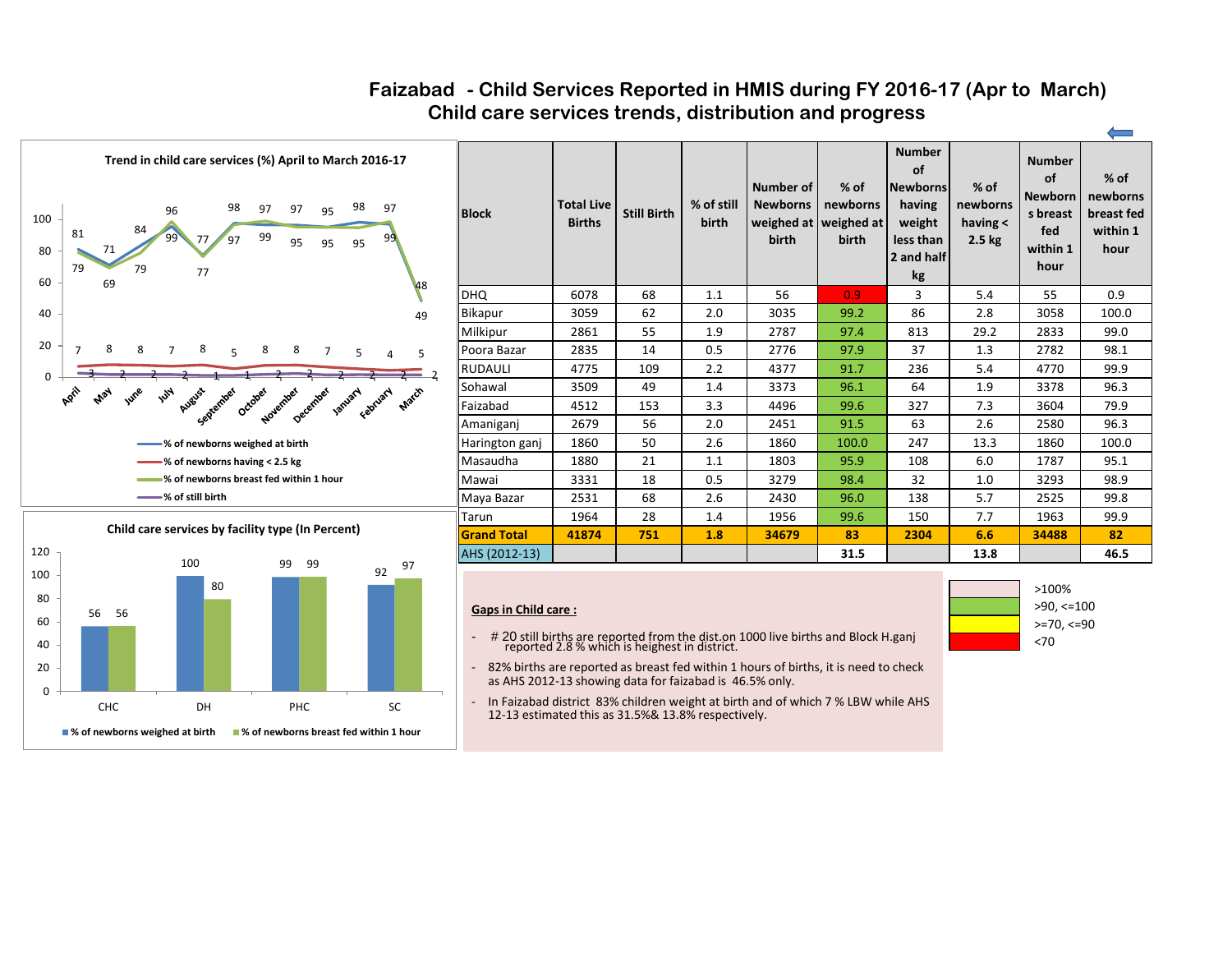| Percent of Children received Birth doses - April to Mar<br>2017<br>100<br>80<br>60<br>44<br>40                    | <b>Block</b>       | <b>Est. live</b><br>birth | <b>Total</b><br>Live<br><b>Births</b> | Number of<br>Infants 0 to<br>11 months<br>old who<br>received<br><b>BCG</b> | % of Infants<br>0 to 11<br>months old<br>who<br>received BCG | Number of<br>Infants 0 to   Infants 0 to<br>11 months   11 months<br>old who<br>received<br>OPV <sub>0</sub> | $%$ of<br>old who<br>received<br>OPV <sub>0</sub> | <b>Number</b><br>of Infants<br>0 to 11<br>months<br>old who<br>received<br>Hepatitis-<br>B <sub>0</sub> | % of Infants<br>0 to 11<br>months old<br>who<br>received<br>Hep B <sub>0</sub> | <b>Number</b><br>of Infants<br>0 to 11<br>months<br>old who<br>received<br><b>Measles</b> | $%$ of<br>Infants 0<br>to 11<br>months<br>old who<br><b>Measles</b> | rcniiaren 9<br>and 11<br>months<br>fully<br>limmunize<br>d<br>received (BCG+DPT)<br>123+OPV<br>$1.70+2$ | $%$ of<br>children 9<br>and 11<br>months<br>fully<br>immunized |
|-------------------------------------------------------------------------------------------------------------------|--------------------|---------------------------|---------------------------------------|-----------------------------------------------------------------------------|--------------------------------------------------------------|--------------------------------------------------------------------------------------------------------------|---------------------------------------------------|---------------------------------------------------------------------------------------------------------|--------------------------------------------------------------------------------|-------------------------------------------------------------------------------------------|---------------------------------------------------------------------|---------------------------------------------------------------------------------------------------------|----------------------------------------------------------------|
| 29<br>20                                                                                                          | <b>DHQ</b>         | $\Omega$                  | 6078                                  | 2241                                                                        |                                                              | 464                                                                                                          |                                                   | 10                                                                                                      |                                                                                | 2830                                                                                      |                                                                     | 2983                                                                                                    |                                                                |
|                                                                                                                   | Bikapur            | 5699                      | 3059                                  | 3365                                                                        | 59.0                                                         | 1859                                                                                                         | 32.6                                              | 752                                                                                                     | 13.2                                                                           | 3556                                                                                      | 62.4                                                                | 3556                                                                                                    | 62.4                                                           |
| April<br>۳W<br>uary rebruary March<br><b><i>lume</i></b><br><b>August</b><br><b>May</b>                           | Milkipur           | 5495                      | 2861                                  | 4179                                                                        | 76.0                                                         | 2317                                                                                                         | 42.2                                              | 1273                                                                                                    | 23.2                                                                           | 3968                                                                                      | 72.2                                                                | 3968                                                                                                    | 72.2                                                           |
| otember<br>October<br>November<br>December<br><b>January</b><br>-% of Infants 0 to 11 months old who received BCG | Poora Bazar        | 5602                      | 2835                                  | 4077                                                                        | 72.8                                                         | 933                                                                                                          | 16.7                                              | 867                                                                                                     | 15.5                                                                           | 3919                                                                                      | 70.0                                                                | 3922                                                                                                    | 70.0                                                           |
| % of Infants 0 to 11 months old who received OPV 0                                                                | <b>RUDAULI</b>     | 8716                      | 4775                                  | 6474                                                                        | 74.3                                                         | 3075                                                                                                         | 35.3                                              | 1856                                                                                                    | 21.3                                                                           | 6190                                                                                      | 71.0                                                                | 6230                                                                                                    | 71.5                                                           |
| -% of Infants 0 to 11 months old who received Hep B 0                                                             | Sohawal            | 6170                      | 3509                                  | 4653                                                                        | 75.4                                                         | 1373                                                                                                         | 22.3                                              | 1130                                                                                                    | 18.3                                                                           | 4162                                                                                      | 67.5                                                                | 4162                                                                                                    | 67.5                                                           |
| Birth doses by facility type (in Percent)                                                                         | Faizabad           | 8430                      | 4512                                  | 5499                                                                        | 65.2                                                         | 4550                                                                                                         | 54.0                                              | 3765                                                                                                    | 44.7                                                                           | 2699                                                                                      | 32.0                                                                | 2839                                                                                                    | 33.7                                                           |
| 100                                                                                                               | Amaniganj          | 5447                      | 2679                                  | 3418                                                                        | 62.7                                                         | 2470                                                                                                         | 45.3                                              | 2017                                                                                                    | 37.0                                                                           | 4077                                                                                      | 74.8                                                                | 4281                                                                                                    | 78.6                                                           |
| 58<br>-37<br>35<br>$22^{31}$<br>30<br>50<br>23                                                                    | Harington ganj     | 4710                      | 1860                                  | 3198                                                                        | 67.9                                                         | 1509                                                                                                         | 32.0                                              | 806                                                                                                     | 17.1                                                                           | 3534                                                                                      | 75.0                                                                | 3534                                                                                                    | 75.0                                                           |
| 16<br>12<br>5                                                                                                     | Masaudha           | 7037                      | 1880                                  | 3451                                                                        | 49.0                                                         | 1026                                                                                                         | 14.6                                              | 864                                                                                                     | 12.3                                                                           | 5510                                                                                      | 78.3                                                                | 5472                                                                                                    | 77.8                                                           |
| SC<br><b>CHC</b><br>DH<br>PHC                                                                                     | Mawai              | 4817                      | 3331                                  | 4632                                                                        | 96.1                                                         | 3506                                                                                                         | 72.8                                              | 1111                                                                                                    | 23.1                                                                           | 4371                                                                                      | 90.7                                                                | 4340                                                                                                    | 90.1                                                           |
| ■% of Infants 0 to 11 months old who received BCG                                                                 | Maya Bazar         | 5833                      | 2531                                  | 3984                                                                        | 68.3                                                         | 1244                                                                                                         | 21.3                                              | 705                                                                                                     | 12.1                                                                           | 3904                                                                                      | 66.9                                                                | 3905                                                                                                    | 66.9                                                           |
| ■% of Infants 0 to 11 months old who received OPV 0                                                               | Tarun              | 6307                      | 1964                                  | 5345                                                                        | 84.7                                                         | 1208                                                                                                         | 19.2                                              | 744                                                                                                     | 11.8                                                                           | 5483                                                                                      | 86.9                                                                | 5468                                                                                                    | 86.7                                                           |
| ■% of Infants 0 to 11 months old who received Hep B 0                                                             | <b>Grand Total</b> | 74265                     | 41874                                 | 54516                                                                       | 73                                                           | 25534                                                                                                        | 34                                                | 15900                                                                                                   | 21                                                                             | 54203                                                                                     | 73                                                                  | 54660                                                                                                   | 74                                                             |

#### **Child Immunization trends, Distribution and progress Faizabad - Immunisation Services Reported in HMIS during FY 2016-17 (Apr to March)**

#### **Gaps in Immunization :**

- BCG given is 73%,.

- Usually BCG, OPV0 and Hepatitis B0 doses are given at birth time but reporting shows all three are not given at the time of birth even at DH and CHCs, it is showing service gap at

- facility and need focus monitoring.



 $\overline{\phantom{0}}$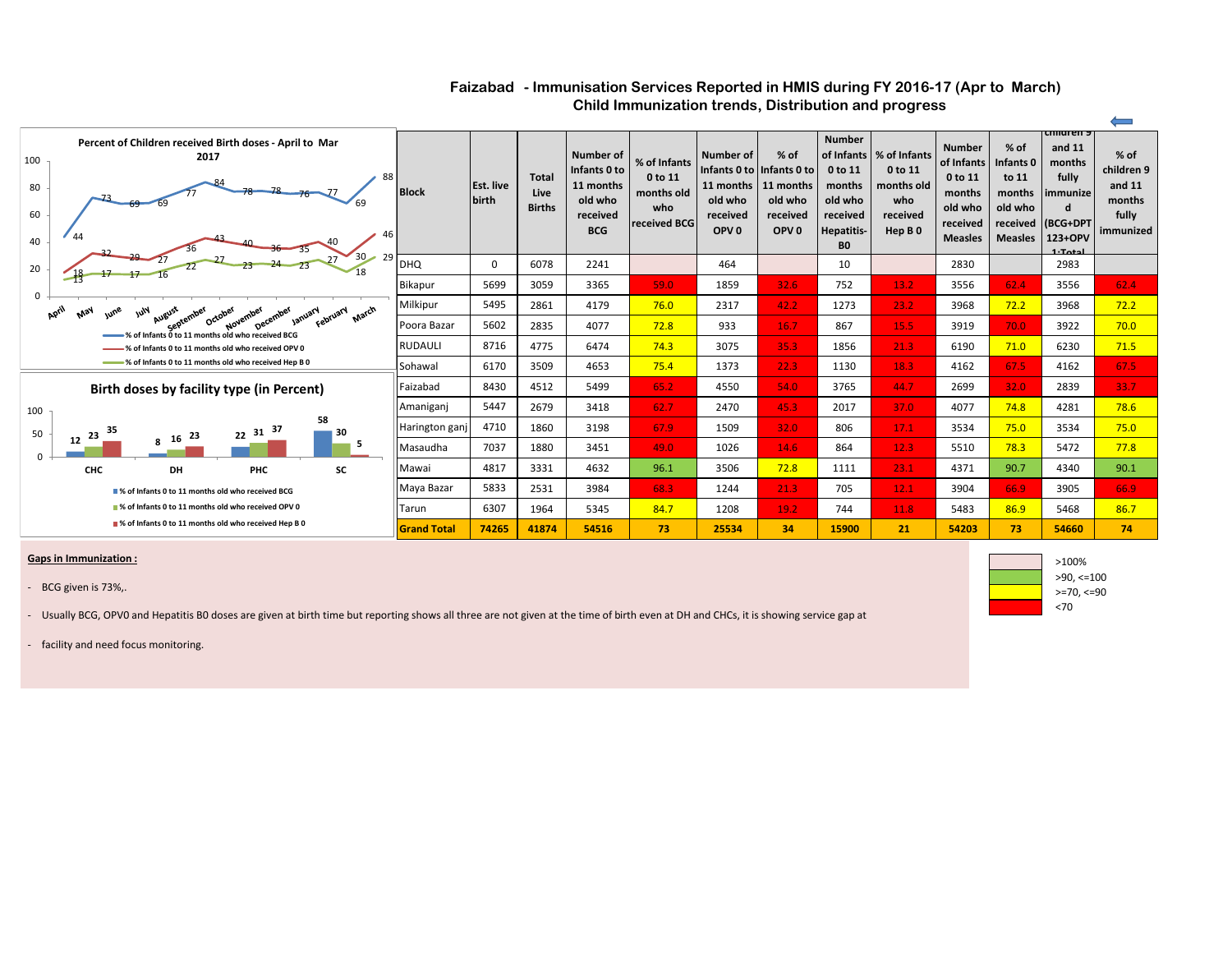

#### **Family planning trends Distribution and progress Faizabad - Family Planning Services Reported in HMIS during FY 2016-17 (April to March)**

#### **Gaps in Family planning :**

**13% DH, 568, 5%**

**17% 17%** 

**65%**

**PHC, 2028,** 

- 65% of total IUCD perform at Subcenter till month so quality and quantity should be a

concern to all Familiy planing mangers.

- Total family planning services prvoded is only 9 % in the district.

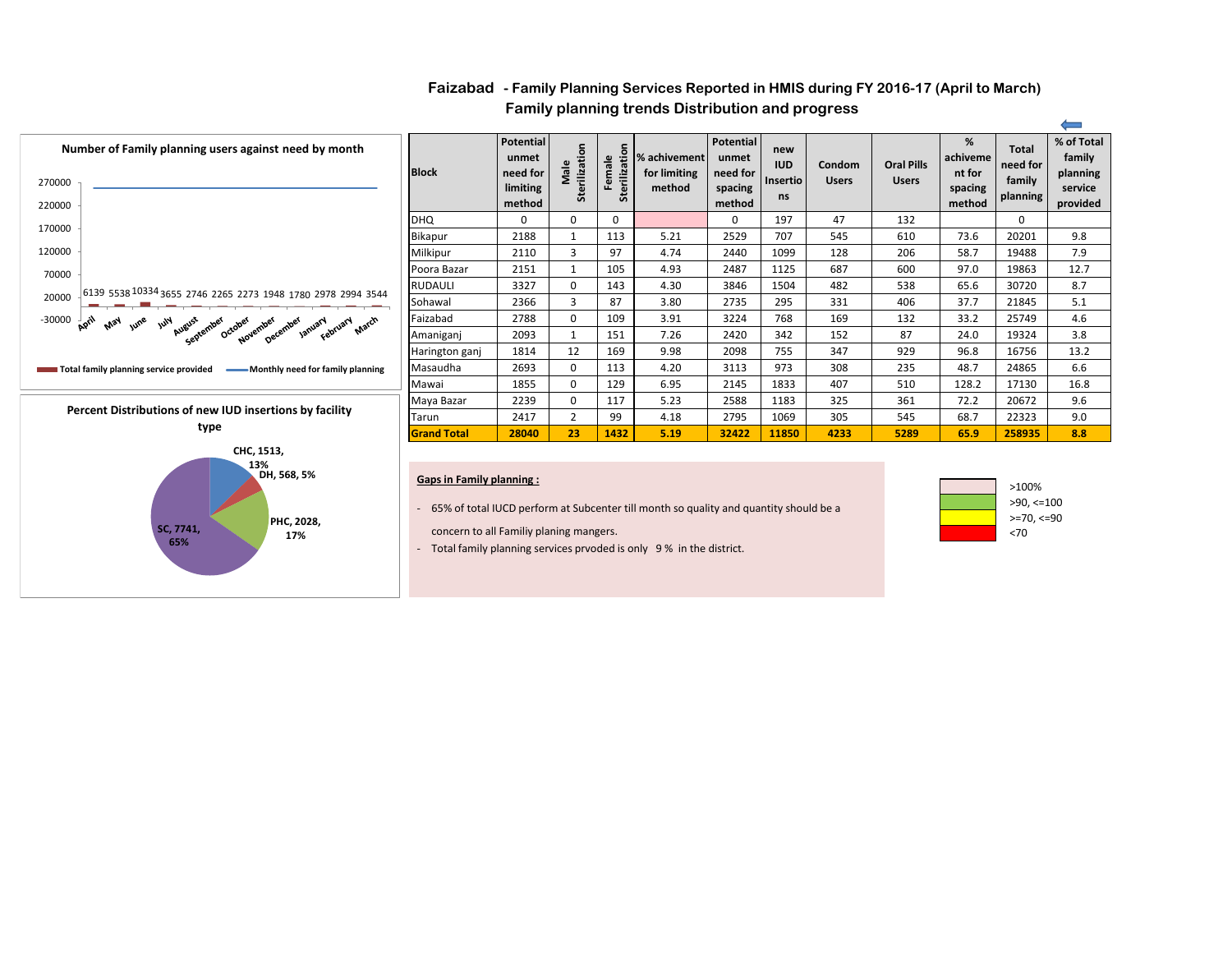#### **List of Indicators covered in HMIS and MCTS**

| S.No. | Domain                 | <b>Indicator</b>                                                                   | <b>Numerator</b>                                                           | <b>Denominator</b>                                                              |
|-------|------------------------|------------------------------------------------------------------------------------|----------------------------------------------------------------------------|---------------------------------------------------------------------------------|
| 1     | <b>MCTS</b>            | % of mother registered in MCTS against estimated                                   | Total # Mother registered in MCTS                                          | <b>Estimated Pregnancies</b>                                                    |
| 2     | <b>MCTS</b>            | % Children registered against estimated                                            | Total # Children registered in MCTS                                        | <b>Estimated live births</b>                                                    |
| 3     | <b>MCTS</b>            | % High risk PW reported in MCTS                                                    | Sum of pregnant women having hb<7 and any other maternal<br>complication   | Total # Registered Mothers in current year                                      |
| 4     | <b>MCTS</b>            | % of Mother received ANC 3 against registered PW with LMP<br>2014-15               | Mother (LMP 2015-16) received ANC 3                                        | Total # pregnant women registered with LMP<br>in 2015-16                        |
| 5     | <b>MCTS</b>            | % of PW delivered against registered with LMP in 2014-15                           | Total # Pregnant women (LMP 2015-16) delivered                             | Total # pregnant women registered with LMP<br>in 2015-16)                       |
| 6     | <b>MCTS</b>            | % of children received full immunization against children<br>registered in 2014-15 | Total # children (DoB 2015-16) received full immunization                  | Total # Children (DoB 2015-16) registered                                       |
| 7     | ANC                    | % of ANC registered to estimated Pregnancy                                         | Total # ANC Registered                                                     | <b>Estimated Pregnancy</b>                                                      |
| 8     | ANC                    | % of ANC registered within 1st trimester                                           | Total # ANC Registered within 1st trim                                     | Total # ANC Registered                                                          |
| 9     | ANC                    | % of ANC received TT2/Booster                                                      | Total # Pregnant women received TT2/Booster                                | <b>Estimated Pregnancy</b>                                                      |
| 10    | ANC                    | % of ANC received 3ANC checkups                                                    | Total # pregnant women received 3 ANC check ups                            | <b>Estimated Pregnancy</b>                                                      |
| 11    | Delivery               | % delivery reported                                                                | Total # Delivery reported                                                  | <b>Estimated Delivery</b>                                                       |
| 12    | Delivery               | % of Unreported (Missing) Delivery                                                 | Total # Deliviery not reported                                             | <b>Estimated Delivery</b>                                                       |
| 13    | Delivery               | % of institutional deliveries among estimated delivery                             | Total # Institutional Deliviery                                            | <b>Estimated Delivery</b>                                                       |
| 14    | Delivery               | % of delivered women discharged within 48 hours                                    | Total # Delivered women discharged within 48 hours                         | Tota # Deliveries conducted at facility                                         |
| 15    | Delivery               | % of JSY incentive paid to mothers                                                 | Total # JSY Incentives paid to mothers                                     | Tota # Deliveries conducted at facility                                         |
| 16    | <b>HRP</b>             | % of having Hb level <11                                                           | Number having Hb level<11                                                  | <b>Estimated Pregnancy</b>                                                      |
| 17    | <b>HRP</b>             | % of severe (Hb <7) anemia treated rate at institution                             | Total # Severe (Hb <7) anemia treated at institution                       | Total # ANC Registered                                                          |
| 18    | <b>HRP</b>             | % of PW with hypertension                                                          | Total # Pregnant women with Hypertension (BP>140/90)                       | <b>Estimated Pregnancy</b>                                                      |
| 19    | <b>HRP</b>             | % Pregnant women having Obstetric complication attend at<br>facility               | Total # Pregnant women having Obstetric complication attend<br>at facility | Total number of deliveries conducted at<br>public facilities                    |
| 20    | Child Care             | % of Still birth                                                                   | Total # Still Birth                                                        | Sum of Live birth & Still birth                                                 |
| 21    | Child Care             | % of newborns weighed at birth                                                     | Number of Newborns weighed at birth                                        | Total # Live Births                                                             |
| 22    | Child Care             | % of newborns having weight < 2.5 kg                                               | Total # newborns having weight < 2.5 kg                                    | Total # Live Births Weighed                                                     |
| 23    | Child Care             | % of newborns breast fed within 1 hour                                             | Total # newborns breast fed within 1 hour                                  | Total # Live Births                                                             |
| 24    | Immunization           | % of Infants 0 to 11 months old who received BCG                                   | Total # Infants 0 to 11 months old who received BCG                        | Total # Estimated Births                                                        |
| 25    | Immunization           | % of Infants 0 to 11 months old who received OPV 0                                 | Total # Infants 0 to 11 months old who received OPV 0                      | Total # Estimated Births                                                        |
| 26    | Immunization           | % of Infants 0 to 11 months old who received Hep B 0                               | Total # Infants 0 to 11 months old who received Hep B 0                    | Total # Estimated Births                                                        |
| 27    | Immunization           | % of Infants 0 to 11 months old who received Measles                               | Total # Infants 0 to 11 months old who received Measles                    | <b>Total # Estimated Births</b>                                                 |
| 28    | Immunization           | % of children 9 and 11 months fully immunized                                      | Total # children 9 and 11 months fully immunized                           | Total # Estimated Births                                                        |
| 29    | <b>Family Planning</b> | % achivement for limiting method                                                   | Total # Sterilization (Male & Female)                                      | Potential unmet need for limiting method                                        |
| 30    | <b>Family Planning</b> | % achivement for spacing method                                                    | Sum of IUCD and oral Pill users                                            | Potential unmet need for spacing method                                         |
| 31    |                        | Family Planning  % of Total family planning service provided                       | Sum of Spacing and Limiting method's users                                 | Potential unment need for FP Method<br>(Limiting & Spacing & Est Condom users & |